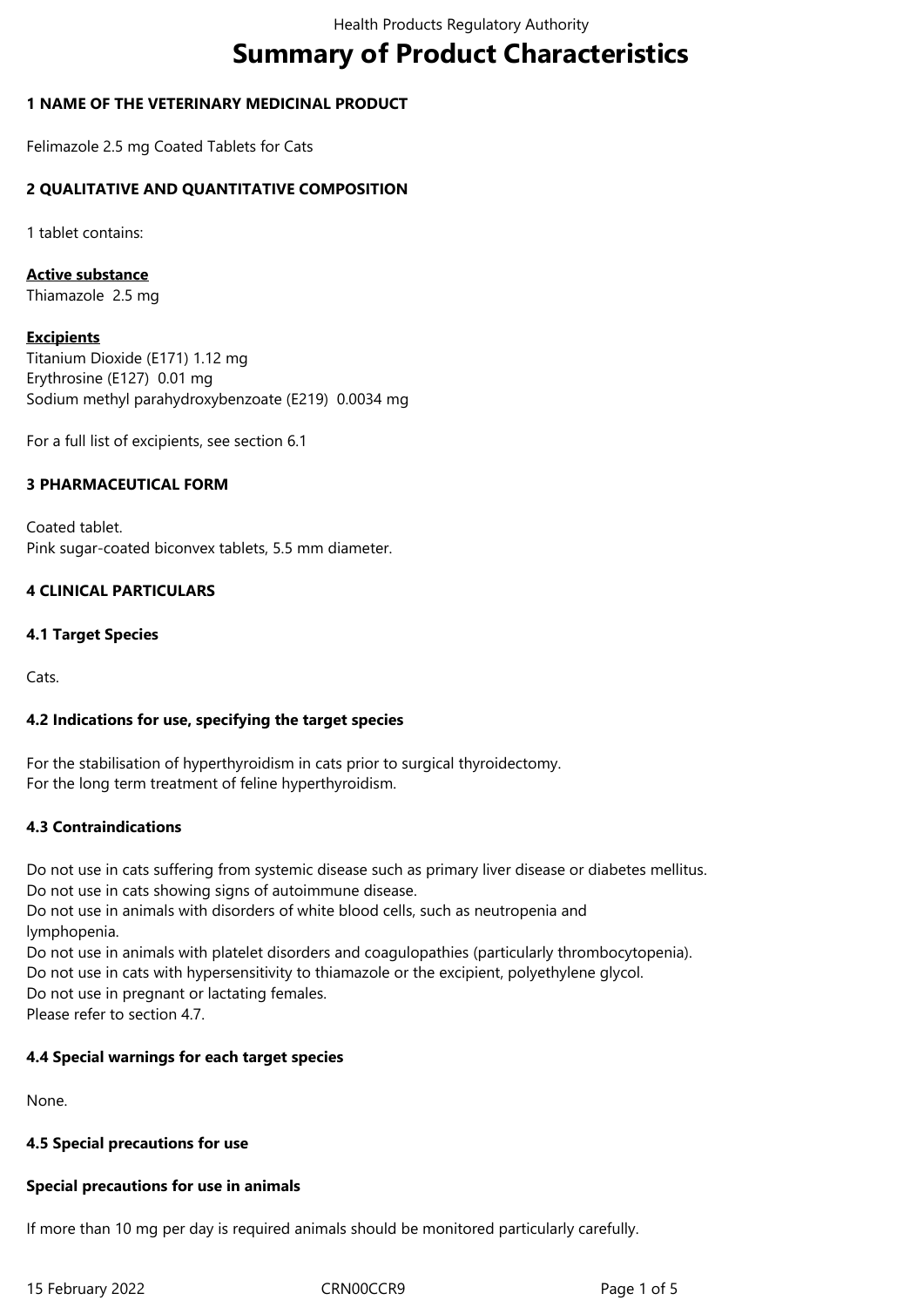## Health Products Regulatory Authority

Use of the product in cats with renal dysfunction should be subject to careful risk:benefit assessment by the clinician. Due to the effect thiamazole can have on reducing the glomerular filtration rate, the effect of therapy on renal function should be monitored closely as deterioration of an underlying condition may occur.

Haematology must be monitored due to risk of leucopenia or haemolytic anaemia.

Any animal that suddenly appears unwell during therapy, particularly if they are febrile, should have a blood sample taken for routine haematology and biochemistry. Neutropenic animals (neutrophil counts < 2.5 x 10<sup>9</sup>/l) should be treated with prophylactic bactericidal antibacterial drugs and supportive therapy.

As thiamazole can cause haemoconcentration, cats should always have access to drinking water.

Please refer to section 4.9 for monitoring instructions.

## **Special precautions to be taken by the person administering the veterinary medicinal product to animals**

Wash hands after use.

In the case of accidental ingestion, seek medical advice immediately and show the package leaflet or the label to the physician. Thiamazole may cause vomiting, epigastric distress, headache, fever, arthralgia, pruritus and pancytopaenia. Treatment is symptomatic.

Wash hands with soap and water after handling litter used by treated animals.

Do not eat, drink or smoke while handling the tablet or used litter.

Do not handle this product if you are allergic toantithyroid products. If allergic symptoms develop, such as a skin rash, swelling of the face, lips or eyes or difficulty in breathing, you should seek medical attention immediately and show the package leaflet or label to the doctor.

Do not break or crush tablets.

As thiamazole is a suspected human teratogen, women of child-bearing age and pregnant women should wear gloves when handling litter of treated cats.

Pregnant women should wear gloves when handling the product.

## **4.6 Adverse reactions (frequency and seriousness)**

Adverse reactions have been reported following long term control of hyperthyroidism. In many cases, signs may be mild and transitory and not a reason for withdrawal of treatment.

The more serious effects are mainly reversible when medication is stopped.

Adverse reactions are uncommon. The most common clinical side effects that are reported include vomiting,

inappetance/anorexia, lethargy, severe pruritus and excoriations of the head and neck, bleeding diathesis and icterus associated with hepatopathy, and haematological abnormalities (eosinophilia, lymphocytosis, neutropenia, lymphopenia, slight leucopenia, agranulocytosis, thrombocytopenia or haemolytic anaemia). These side effects resolve within 7 - 45 days after cessation of thiamazole therapy.

Possible immunological side effects include anaemia, with rare side effects including thrombocytopenia and serum anti-nuclear antibodies, and, very rarely, lymphadenopathy. Treatment should be stopped immediately and alternative therapy considered following a suitable period for recovery.

Following long-term treatment with thiamazole in rodents, an increased risk of neoplasia in the thyroid gland has been shown to occur, but no evidence is available in cats.

# **4.7 Use during pregnancy, lactation or lay**

Laboratory studies in rats and mice have shown evidence of teratogenic and embryotoxic effects of thiamazole. The safety of the product was not assessed in pregnant or lactating cats. Do not use in pregnant or lactating females.

## **4.8 Interaction with other medicinal products and other forms of interactions**

Concurrent treatment with phenobarbital may reduce the clinical efficacy of thiamazole.

Thiamazole is known to reduce the hepatic oxidation of benzimidazole wormers and may lead to increases in their plasma concentrations when given concurrently.

Thiamazole is immunomodulatory, therefore this should be taken into account when considering vaccination programmes.

## **4.9 Amounts to be administered and administration route**

For oral administration only.

For the stabilisation of feline hyperthyroidism prior to surgical thyroidectomy and for the long term treatment of hyperthyroidism, the recommended starting dose is 5 mg per day.

15 February 2022 CRN00CCR9 Page 2 of 5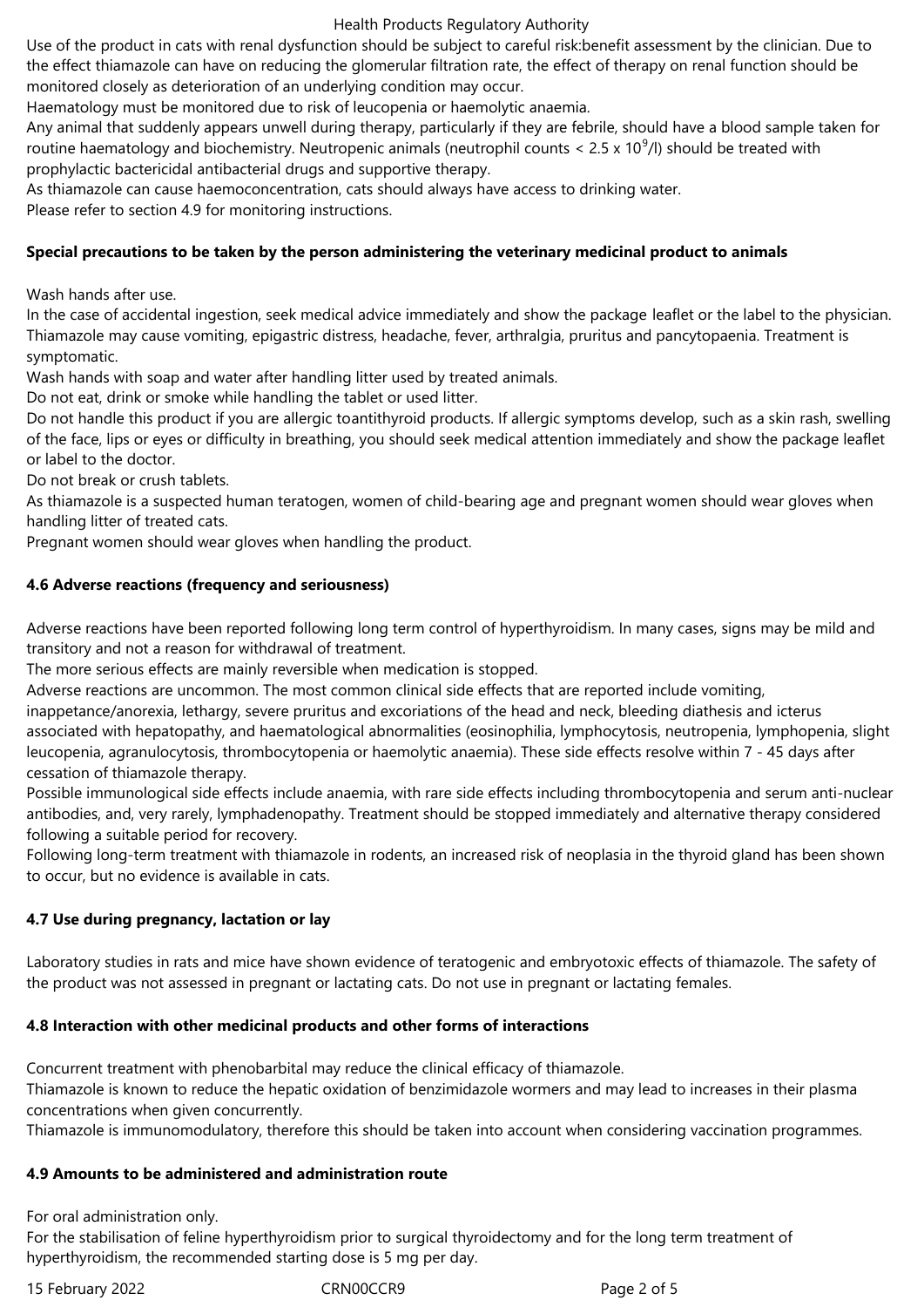Wherever possible, the total daily dose should be divided into two and administered morning and evening. Tablets should not be split.

If, for reasons of compliance, once daily dosing with a 5 mg tablet is preferable, then this is acceptable although the 2.5 mg tablet given twice daily may be more efficacious in the short term. The 5 mg tablet is also suitable for cats requiring higher dose rates.

Haematology, biochemistry and serum total  $T_4$  should be assessed before initiating treatment and after 3 weeks, 6 weeks, 10 weeks, 20 weeks, and thereafter every 3 months. At each of the recommended monitoring intervals, the dose should be titrated to effect according to the total  $T_4$  and to clinical response to treatment. Dose adjustments should be made in increments of 2.5 mg and the aim should be to achieve the lowest possible dose rate. If more than 10 mg per day is required animals should be monitored particularly carefully. The dose administered should not exceed 20 mg/day. For long term treatment of hyperthyroidism the animal should be treated for life.

## **4.10 Overdose (symptoms, emergency procedures, antidotes), if necessary**

In tolerance studies in young healthy cats, the following dose-related clinical signs occurred at doses of up to 30 mg/animal/day: anorexia, vomiting, lethargy, pruritus and haematological and biochemical abnormalities such as neutropenia, lymphopenia, reduced serum potassium and phosphorus levels, increased magnesium and creatinine levels and the occurrence of anti-nuclear antibodies. At a dose of 30 mg/day some cats showed signs of haemolytic anaemia and severe clinical deterioration. Some of these signs may also occur in hyperthyroid cats treated at doses of up to 20 mg per day. Excessive doses in hyperthyroid cats may result in signs of hypothyroidism. This is however unlikely, as hypothyroidism is usually corrected by negative feedback mechanisms. Please refer to Section 4.6 Adverse reactions. If overdosage occurs, stop treatment and give symptomatic and supportive care.

## **4.11 Withdrawal period(s)**

Not applicable.

# **5 PHARMACOLOGICAL or IMMUNOLOGICAL PROPERTIES**

Pharmacotherapeutic group: antithyroid preparations: sulphur-containing imidazole derivatives. ATCvet code: QH03BB02

# **5.1 Pharmacodynamic properties**

Thiamazole acts by blocking the biosynthesis of thyroid hormone in vivo. The primary action is to inhibit binding of iodide to the enzyme thyroid peroxidase, thereby preventing the catalysed iodination of thyroglobulin and  $T_3$  and  $T_4$  synthesis.

# **5.2 Pharmacokinetic particulars**

Following oral dosing in healthy cats, thiamazole is rapidly and completely absorbed with a bioavailability of  $> 75$ %. However, there is a considerable variation between animals. Elimination of the drug from cat plasma is rapid with a half-life of 3.5 - 4.0 hours. Peak plasma levels occur approximately 1 - 2 hoursafter dosing. Cmax is approximately 0.8 µg/ml. In rats thiamazole has been shown to be poorly bound to plasma protein (5%);40% was bound to red blood cells. The metabolism of thiamazole in cats has not been investigated, however, in rats thiamazole is rapidly metabolised in the thyroid gland. About 64% of the administered dose being eliminated in the urine and only 7.8% excreted in faeces. This is in contrast with man where the liver is important for the metabolic degradation of the compound. The drug residence time in the thyroid gland is assumed to be longer than in the plasma.

From man and rats it is known that the drug can cross the placenta and concentrates in the foetal thyroid gland. There is also a high rate of transfer into breast milk.

## **6 PHARMACEUTICAL PARTICULARS**

## **6.1 List of excipients**

15 February 2022 CRN00CCR9 Page 3 of 5 Tablet core: Lactose monohydrate Povidone K30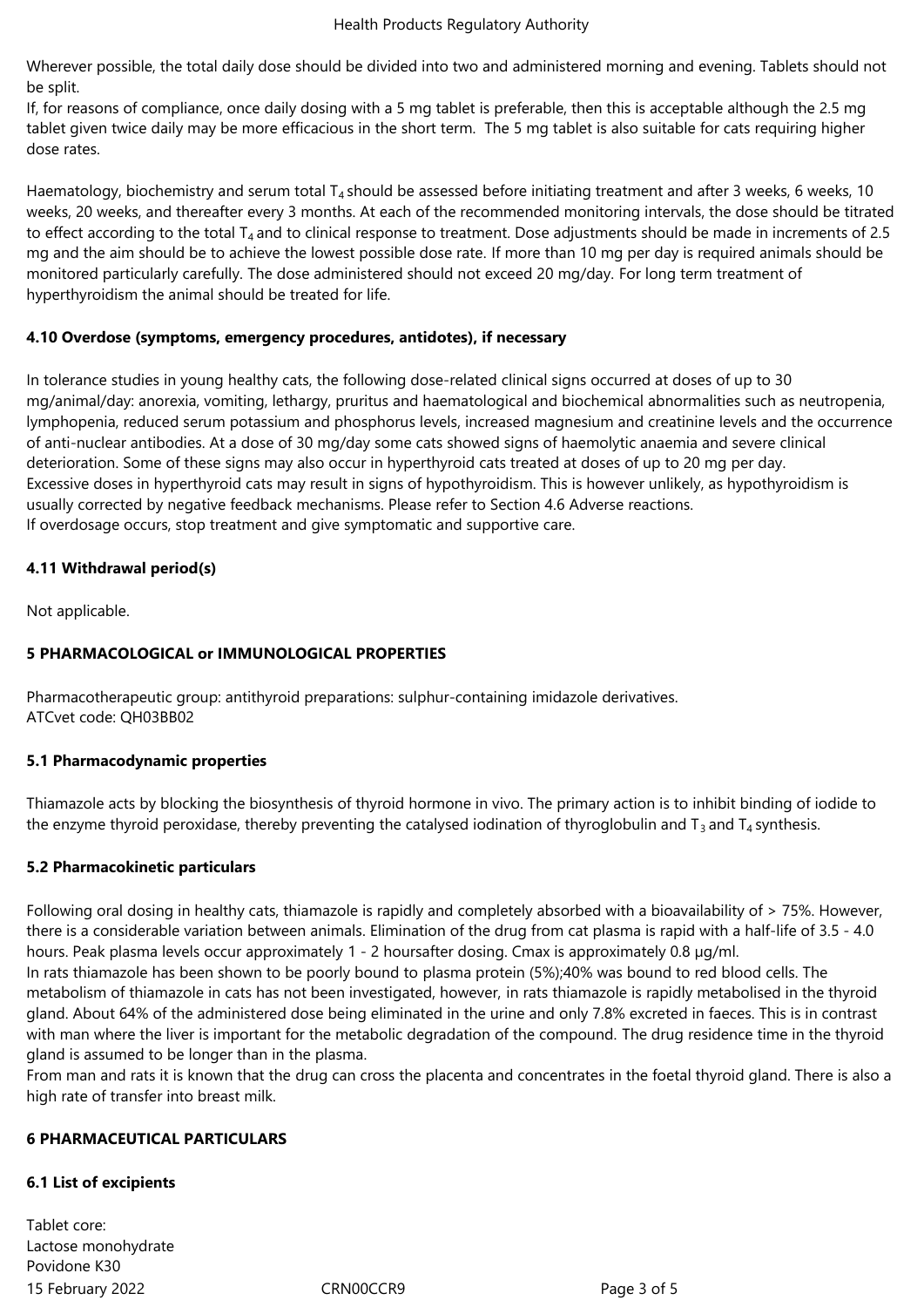Sodium starch glycolate Magnesium stearate Coating: Sucrose Povidone Erythrosine Macrogol 4000 Purified talc White beeswax Carnauba wax Shellac Titanium dioxide (E171) Sodium methyl parahydroxybenzoate (E219)

# **6.2 Major incompatibilities**

Not applicable.

# **6.3 Shelf-life**

Tablet container: Shelf life of the veterinary medicinal product as packaged for sale: 3 years. Blister: Shelf life of the veterinary medicinal product as packaged for sale: 3 years.

## **6.4 Special precautions for storage**

Do not store above 25°C.

Tablet container: Keep the container tightly closed in order to protect from moisture. Keep the container in the outer carton. Blister: Keep the blister strips in the carton.

## **6.5 Nature and composition of immediate packaging**

Tablet container: White polypropylene tub with white polyethylene tamper evident lid containing 100 tablets. Blister: Transparent PVC/Aclar – aluminium blister. Blister strips contain 25 tablets. Each carton contains 4 blister strips.

# **6.6 Special precautions for the disposal of unused veterinary medicinal products or waste materials derived from the use of such products**

Any unused veterinary medicinal product or waste materials derived from such veterinary medicinal product should be disposed of in accordance with local requirements.